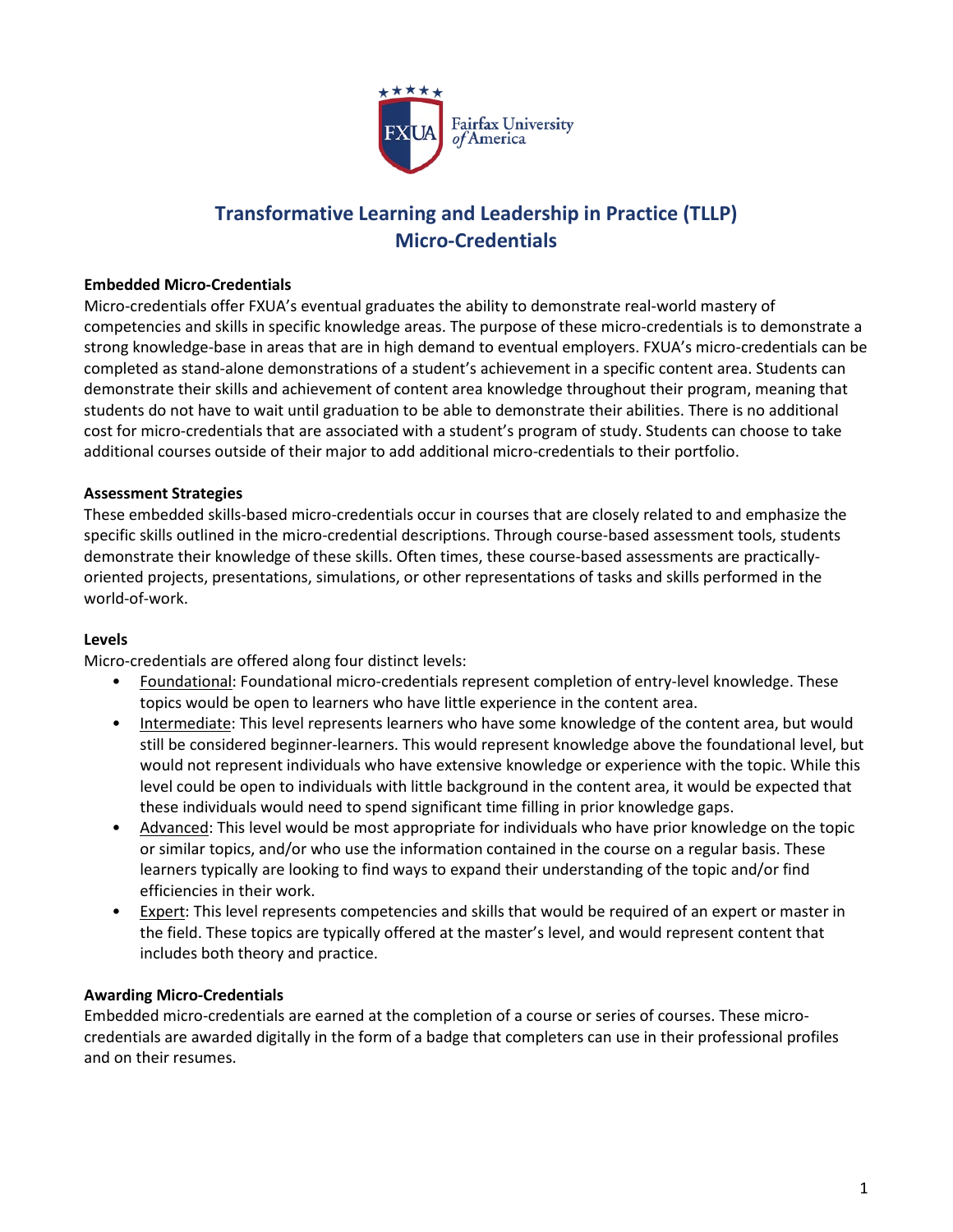# **Transformative Learning and Leadership in Practice (TLLP) Micro-Credentials**

# **Personal Resilience**

| <b>Description</b>                                                                                                                                                                                                                                                                                                                                                                                                                                                                                                                                                                                                                                                               | Level        | <b>Domain</b>                                               | <b>Competencies Obtained</b>                                                                                                                                                                                                                                                                   | <b>Associated</b><br><b>Courses</b>                     | <b>Number of</b><br><b>Credits</b> |
|----------------------------------------------------------------------------------------------------------------------------------------------------------------------------------------------------------------------------------------------------------------------------------------------------------------------------------------------------------------------------------------------------------------------------------------------------------------------------------------------------------------------------------------------------------------------------------------------------------------------------------------------------------------------------------|--------------|-------------------------------------------------------------|------------------------------------------------------------------------------------------------------------------------------------------------------------------------------------------------------------------------------------------------------------------------------------------------|---------------------------------------------------------|------------------------------------|
|                                                                                                                                                                                                                                                                                                                                                                                                                                                                                                                                                                                                                                                                                  |              |                                                             |                                                                                                                                                                                                                                                                                                |                                                         | <b>Required to</b>                 |
| Individual resilience involves behaviors, thoughts,<br>and actions that promote personal wellbeing and<br>mental health. People can develop the ability to<br>withstand, adapt to, and recover from stress and<br>adversity - and maintain or return to a state of<br>mental health wellbeing - by using effective coping<br>strategies. We call this individual resilience.<br>Personal resilience may be defined as behaviors,<br>thoughts, and actions that promote personal<br>wellbeing and mental health. Personal resilience<br>allows us to effectively maintain or return to a<br>state of wellbeing when facing change, adversity,<br>and stress in life's situations. | Foundational | Transformative<br>Learning and<br>Leadership in<br>Practice | Self-Awareness<br>Being in the Present<br>$\bullet$<br>Moods of Living<br>$\bullet$<br>Flexibility<br>$\bullet$<br>Resilience<br>$\bullet$<br>Adaptability<br>$\bullet$<br>Persistence and Passion<br>$\bullet$<br>Confidence<br>$\bullet$<br><b>Conflict Resolution</b><br>Trust<br>$\bullet$ | <b>HUMN 105;</b><br><b>HUMN 125;</b><br><b>HUMN 200</b> | Earn<br>9 credits                  |
| The purpose of this micro-credential is to develop<br>our capacity for personal resilience, and through<br>better personal resilience, build community<br>resilience, address challenges, and pursue<br>opportunities for a life of self-fulfillment.<br>People are able to "bounce back" from adversity,<br>trauma, tragedy, threats, or significant sources of<br>stress because of their inherent resilience: "the<br>process of, capacity for, or outcome of successful<br>adaptation despite challenging circumstances"<br>(Garmezy and Masten, 1991, p. 459).                                                                                                              |              |                                                             |                                                                                                                                                                                                                                                                                                |                                                         |                                    |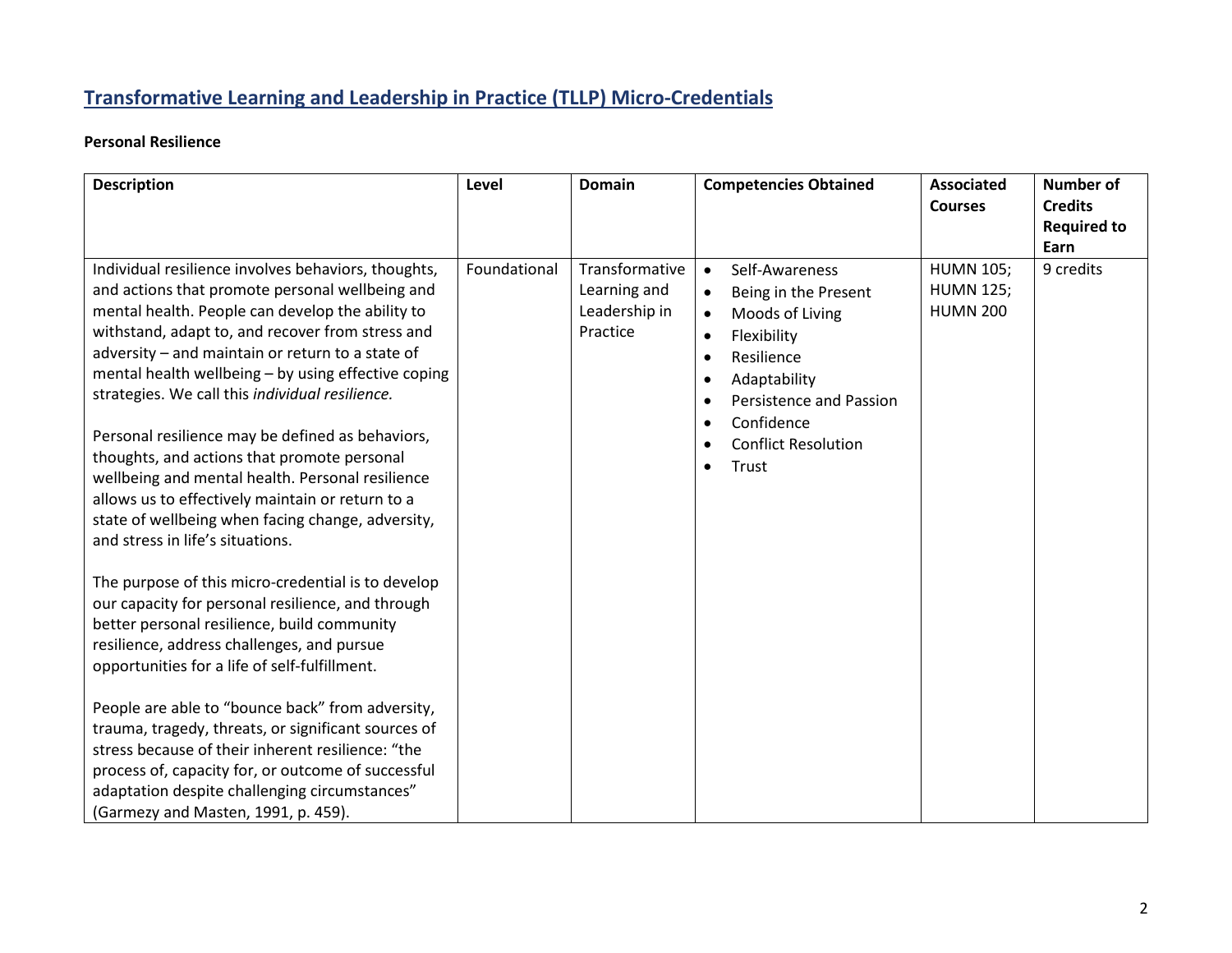## **Global Citizenship**

| <b>Description</b>                                                                                                                                                                                                                                                                                                                                                                                                                                                                                                                                                                                                                                                                                                                                                                                                                                                                                                                                                                                                                                                                                                                                                                                                                                          | Level        | <b>Domain</b>                                               | <b>Competencies Obtained</b>                                                                                                                                                                                                                                                                                                                                                                                                                                                                           | <b>Associated</b><br><b>Courses</b>                     | <b>Number of</b><br><b>Credits</b><br><b>Required to</b><br>Earn |
|-------------------------------------------------------------------------------------------------------------------------------------------------------------------------------------------------------------------------------------------------------------------------------------------------------------------------------------------------------------------------------------------------------------------------------------------------------------------------------------------------------------------------------------------------------------------------------------------------------------------------------------------------------------------------------------------------------------------------------------------------------------------------------------------------------------------------------------------------------------------------------------------------------------------------------------------------------------------------------------------------------------------------------------------------------------------------------------------------------------------------------------------------------------------------------------------------------------------------------------------------------------|--------------|-------------------------------------------------------------|--------------------------------------------------------------------------------------------------------------------------------------------------------------------------------------------------------------------------------------------------------------------------------------------------------------------------------------------------------------------------------------------------------------------------------------------------------------------------------------------------------|---------------------------------------------------------|------------------------------------------------------------------|
| Our world today is interconnected and<br>interdependent. That connection to others occurs:<br>socially and culturally through the media and<br>telecommunications, and through travel and<br>migration,<br>economically through trade,<br>$\bullet$<br>environmentally through sharing one planet,<br>and<br>politically through international relations and<br>systems of regulation.<br>Globalization offers enormous opportunities to our<br>young people while also demanding they be<br>equipped with the knowledge, skills, and values<br>needed to take advantage of these opportunities.<br>The purpose of this micro-credential is to broaden<br>the student's worldview and engender pro-social<br>values and practices. Being a global citizen includes<br>cultural awareness, embracing diversity,<br>promoting social justice, and responsibilities to act.<br>This micro-credential explores the concept of<br>citizenship, what constitutes meaningful<br>citizenship, and the global dimensions of<br>citizenship. Students will explore worldviews and<br>values aligned with being a global citizen.<br>Furthermore, students will explore the<br>commitments and practices of being a global<br>citizen and the differences it can make. | Foundational | Transformative<br>Learning and<br>Leadership in<br>Practice | <b>Integral Thinking</b><br>$\bullet$<br>Self-Awareness<br>Observation<br>$\bullet$<br>Becoming a Global Citizen<br>$\bullet$<br>$\bullet$<br>Logic<br><b>Moral Reasoning</b><br>$\bullet$<br>Awareness of<br>$\bullet$<br>Microaggressions<br><b>Inter-Personal Conflict</b><br>$\bullet$<br>Resolution<br>Empathy<br>$\bullet$<br>Forgiveness<br>$\bullet$<br><b>Cultural Awareness</b><br>$\bullet$<br><b>Community Mindedness</b><br>and Service<br>Advocacy<br>$\bullet$<br>Activism<br>$\bullet$ | <b>HUMN 125;</b><br><b>INCS 300;</b><br><b>INCS 325</b> | 9 credits                                                        |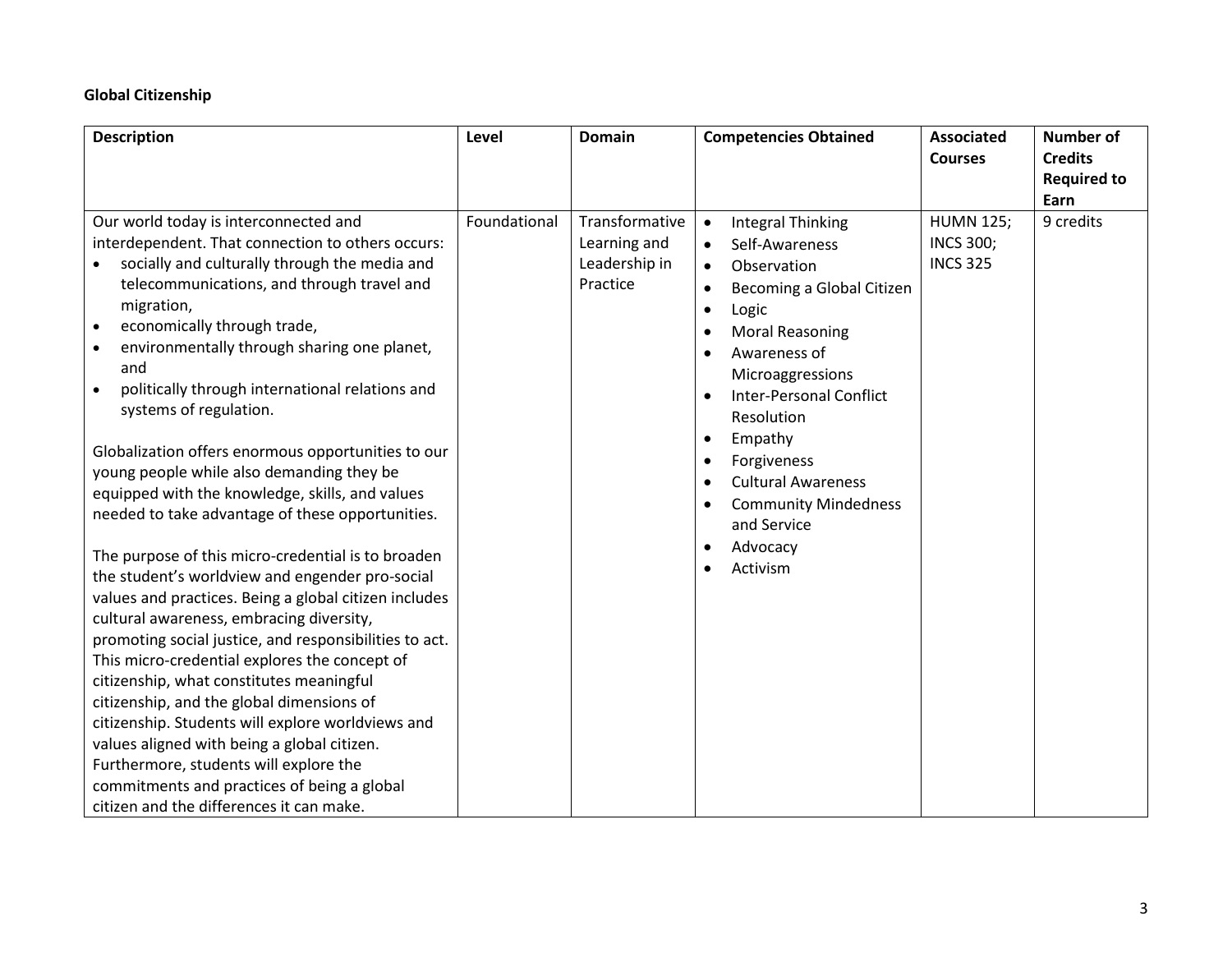### **Career Success**

| <b>Description</b>                                                                                                                                                                                                                                                                                                                                                                                                                                                                                                                                                                                                                                                                                                              | Level        | <b>Domain</b>                                               | <b>Competencies Obtained</b>                                                                                                                                                                                                                                                                                                                                                                                                            | <b>Associated</b><br><b>Courses</b>                     | <b>Number of</b><br><b>Credits</b><br><b>Required to</b><br>Earn |
|---------------------------------------------------------------------------------------------------------------------------------------------------------------------------------------------------------------------------------------------------------------------------------------------------------------------------------------------------------------------------------------------------------------------------------------------------------------------------------------------------------------------------------------------------------------------------------------------------------------------------------------------------------------------------------------------------------------------------------|--------------|-------------------------------------------------------------|-----------------------------------------------------------------------------------------------------------------------------------------------------------------------------------------------------------------------------------------------------------------------------------------------------------------------------------------------------------------------------------------------------------------------------------------|---------------------------------------------------------|------------------------------------------------------------------|
| Career success is achieved by finding work that is<br>fulfilling and allows you to lead a happy life - one<br>with inner peace, joy, and a sense of self-<br>fulfillment. Career success also includes a<br>reasonable level of financial stability.<br>Finding work that you love without financial self-<br>sufficiency diminishes career success. On the other<br>hand, a high-paying job that lacks fun, joy, or<br>interest also diminishes success. True career<br>success requires that there is alignment between<br>the two.<br>The purpose of this micro-credential is to explore<br>possibilities and build capacities for career success<br>- regardless of what you choose to do or the<br>organizations you join. | Foundational | Transformative<br>Learning and<br>Leadership in<br>Practice | Setting and Achieving<br>Goals<br><b>Career Planning</b><br>Being a Leader<br>Acts of Leading<br><b>Building and Managing</b><br>Relationships<br>Self-Development<br><b>Advocating for Yourself</b><br><b>Organizational Agility</b><br><b>Change Management</b><br><b>Time Management</b><br><b>Stress Management</b><br><b>Mindfulness</b><br>Developing and<br>Sustaining a Growth<br>Mindset<br>Lifelong Learning<br>Social Impact | <b>TLLP 250;</b><br><b>TLLP 275;</b><br><b>TLLP 425</b> | 9 credits                                                        |

### **Social Performance**

| <b>Description</b>                                                                                                                                                                                            | Level        | <b>Domain</b>                                               | <b>Competencies Obtained</b>                  | <b>Associated</b><br><b>Courses</b>                     | Number of<br><b>Credits</b><br><b>Required to</b><br>Earn |
|---------------------------------------------------------------------------------------------------------------------------------------------------------------------------------------------------------------|--------------|-------------------------------------------------------------|-----------------------------------------------|---------------------------------------------------------|-----------------------------------------------------------|
| Social performance is most frequently examined<br>from the perspective of the organization - about<br>making an organization's social mission a reality<br>(reducing vulnerability, promoting social justice, | Foundational | Transformative<br>Learning and<br>Leadership in<br>Practice | <b>Building and Managing</b><br>Relationships | <b>TLLP 250;</b><br><b>TLLP 275;</b><br><b>INCS 325</b> | 9 credits                                                 |